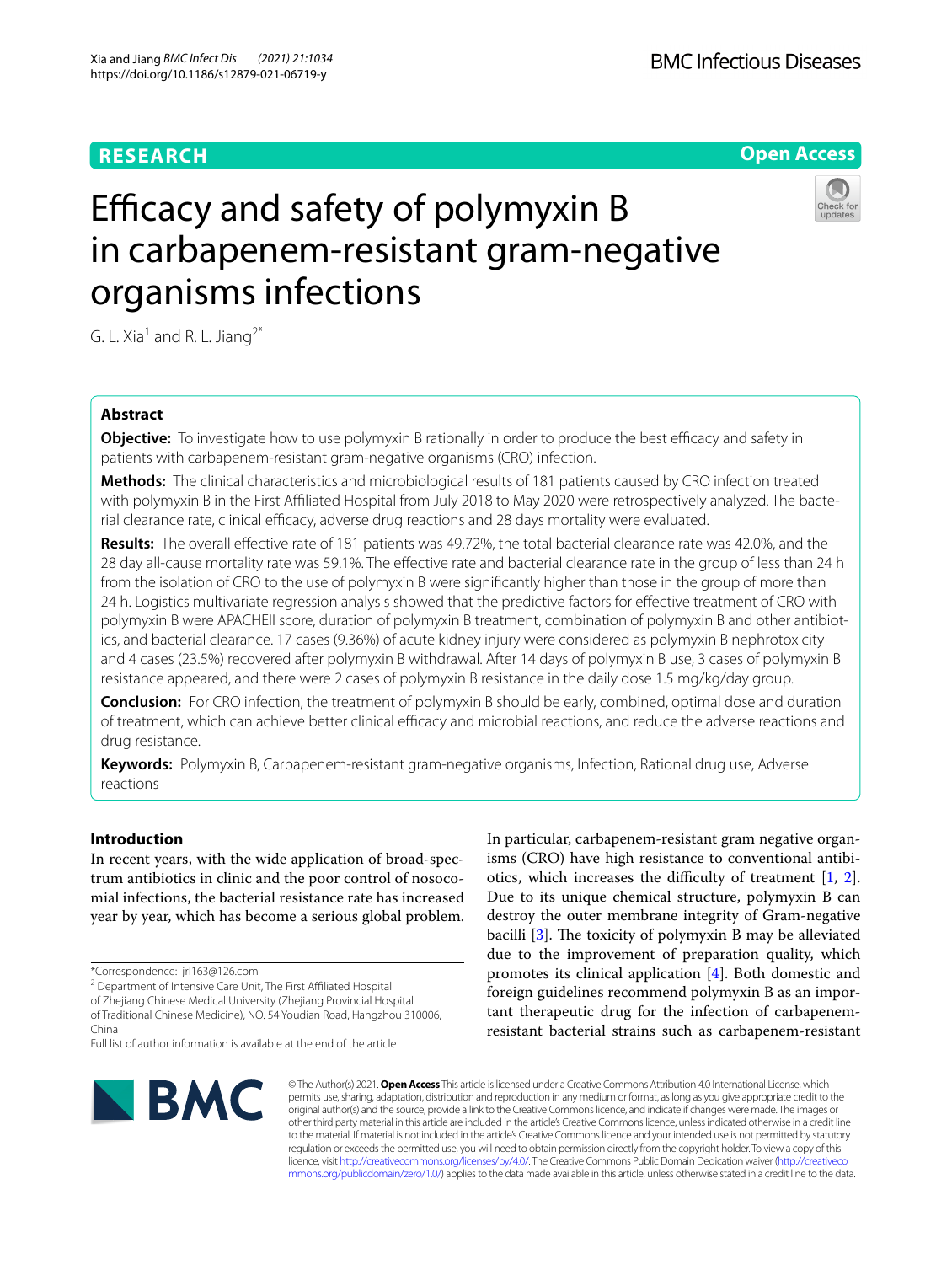Enterobacteriaceae (CRE), carbapenem-resistant *Acinetobacter baumannii* (CRAB), and carbapenem-resistant *Pseudomonas aeruginosa* (CRPA) [\[5](#page-7-4), [6\]](#page-7-5).

Sepsis is defned as life-threatening organ dysfunction caused by the imbalance of immune response to infection, which is extremely dangerous, with a high mortality rate of  $45-50\%$  [\[7,](#page-7-6) [8\]](#page-7-7). According to epidemiology, the most common infection site of sepsis is the lung, followed by abdominal, gastrointestinal and blood flow infections. Most patients are infected at two or more sites simultaneously [[9](#page-7-8)]. Gram-negative bacteria are the most common pathogens of sepsis, and *Klebsiella pneumoniae*, *Acinetobacter baumannii*, *Pseudomonas aeruginosa* and *Escherichia coli* are the main pathogens in China [\[4](#page-7-3)].

It has been reported that the all-cause mortality of carbapenem-resistant *Klebsiella pneumoniae* was  $34.1 - 52.8\%$  [\[10\]](#page-7-9). The data of 2019 CHINET China Bacterial Resistance Monitoring Network showed that the resistance rate of *Klebsiella pneumoniae* to carbapenems increased from 4.9% in 2013 to 10.9% in 2019. The resistance rates of *Acinetobacter baumannii* and *Pseudomonas aeruginosa* to carbapenems were as high as 56% and 19.1%  $[11]$  $[11]$ . The production of drug-resistant bacteria increases the pressure of antimicrobial drug selection, and sepsis caused by drug-resistant bacteria is a major problem in clinical treatment [[12\]](#page-7-11). With the increase of fatal CRO infection, the 'rigid demand' for polymyxin B is increasing. However, the nonstandard use of polymyxin B by clinicians leads to the generation of mcr-1 gene resistant to polymyxin B [[13\]](#page-7-12). We must consider how to standardize the rational use of polymyxin B, otherwise CRO infection may be drug-free. At present, there are few studies on how to regulate the rational use of polymyxin B to produce the optimal efficacy and safety. This study reviewed the clinical and microbiological data of 181 patients with sepsis caused by CRO infection treated with polymyxin B, and discussed how to standardize and rationally use polymyxin B to produce the optimal efficacy and safety for patients with CRO infection, so as to provide a basis for clinical application of polymyxin B.

#### **Methods**

#### **Study subjects**

A total of 181 CRO patients with sepsis who were treated with polymyxin B for injection ( $\geq$  3 days) in the First Afliated Hospital of Zhejiang Chinese Medical University from July 2018 to May 2020 were selected. The included patients were selected from all hospital wards, as long as they were treated with polymyxin B. This study was approved by the medical ethics committee of the hospital that waived the need for informed consent, due to its retrospective design. We confrm that all methods were carried out in accordance with relevant

guidelines and regulations. Inclusion criteria: Patients (age  $\geq$  15 years) with all types of CRO infections according to etiological examination or clinical considerations, consistent with Sepsis-3 diagnostic criteria [\[7\]](#page-7-6). Exclusion criteria: Those who died within 3 days or 48 h after polymyxin B administration.

#### **Treatment plan**

If the patient has carbapenem resistant bacterial infection or CRO infection is highly considered, or Gram-negative bacterial infection with inefective drug treatment, we use polymyxin B to fght the infection. We selected the standard broth microdilution method recommended by EUCAST for the drug sensitivity test of polymyxin B and colistin. The European Commission for antimicrobial susceptibility testing suggested that polymyxa B adopt sensitivity ( $S \le 2$  mg/L) and drug resistance ( $R > 2$  mg/L) as the clinical break point. We also adopt this standard of the Minimum inhibitory concentration of antibiotics (MIC). Patients received polymyxin B (polymyxin sulfate B for injection, trade name: Yale, Shanghai frst biochemical pharmaceutical Co., Ltd.) monotherapy or in combination with other antibiotics (such as carbapenems and Tigecycline) for at least 3 days, including loading dose (LD).

#### **Observed indexes**

The data was extracted from the patient's medical records and the hospital database, which included the information on the clinical characteristics, previous diseases, infection sites, bacterial culture and drug sensitivity test results, types and duration of antibiotics, complications, acute physiology and chronic health evaluation II (APACHE II) score before and after polymyxin B treatment [\[14\]](#page-7-13), clinical outcome, biochemical indexes, microbial evaluation, curative effect evaluation, safety evaluation, 28 days mortality, etc. The day of withdrawal or death was the end point of the observation, and the follow-up end point was 28 days after the polymyxin B administration. The day of withdrawal: according to the clinical symptoms, infammatory indexes and microbiological results of the patients, polymyxin B had poor efect after 72 h of use, resulting in the replacement of other antibiotics or good anti infection effect, but the course of treatment had reached the withdrawal indication.

#### **Defnition**

#### *Efcacy evaluation criteria*

(1) Cure: infection control, the infammatory indicators returned to normal and no longer recurrence; (2) Improvement: patients' infammatory indexes decreased, body temperature decreased, and clinical manifestations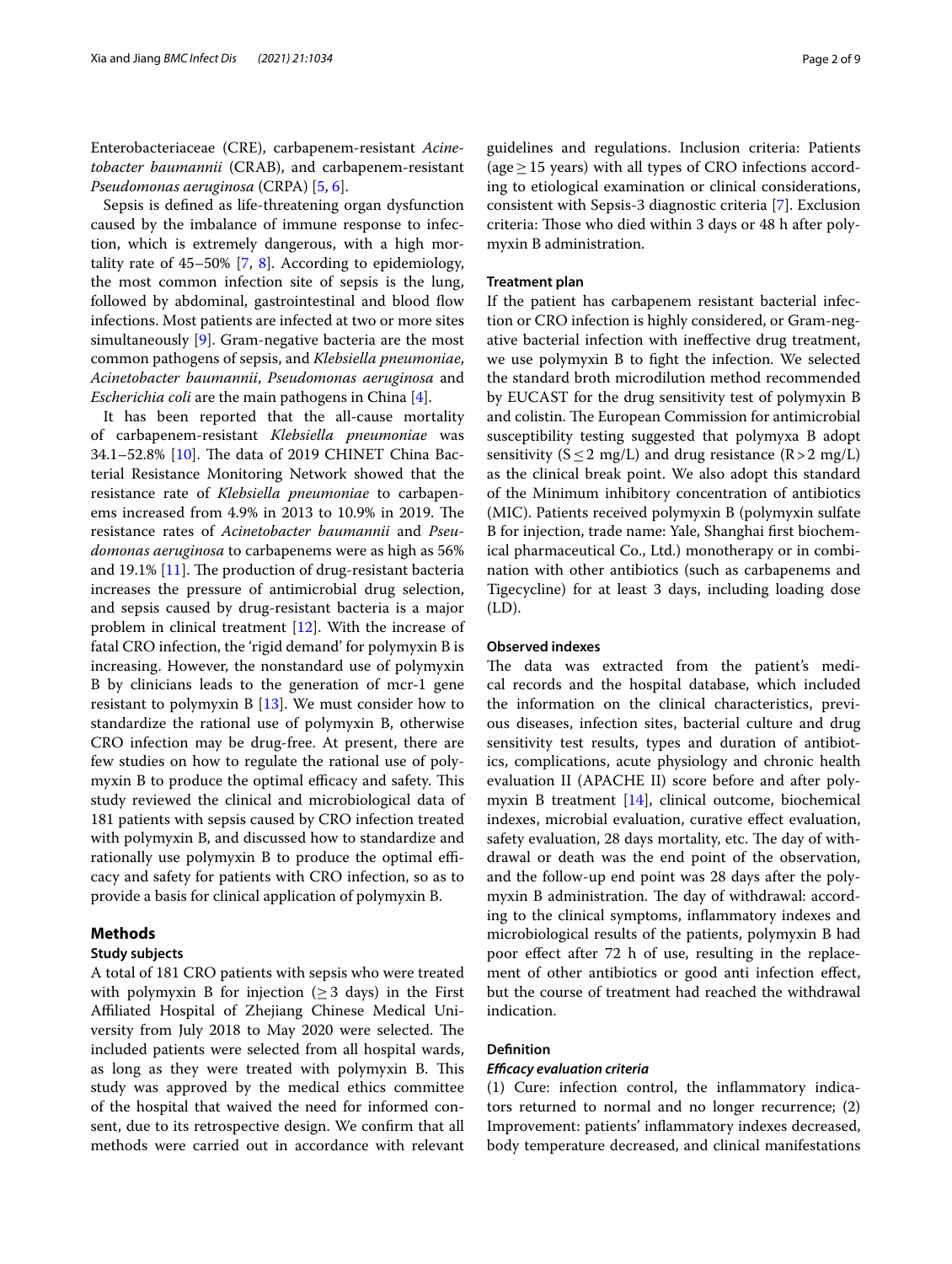such as decreased ventilator parameters and improved vital signs; (3) Invalid: no improvement was found in patients, including infammatory indicators and clinical manifestations; Cure and improvement is efective.

#### *Microbiological evaluation defnition*

(1) Clearance: Clearance refers to the infection site after administration of bacterial culture did not fnd the original pathogenic bacteria. (2) Uncleared: the amount of bacteria is not reduced or reduced but not completely cleared. The primary outcome was clinical efficacy, and the secondary outcome was microbial clearance.

#### *Safety assessment*

Adverse reaction related to polymyxin B was closely observed, including skin pigmentation, acute renal injury [[15\]](#page-7-14) and neurotoxicity, as well as contact dermatitis, pruritus, drug fever and other reactions.

# **Statistical analysis**

SPSS 23.0 software (SPSS Inc., USA) was used for statistical analyses. The variables distribution was assessed by the Kolmogorov–Smirnov test. The data with a non-normal distribution were assessed with Mann–Whitney test and the median and selected centiles (25th to 75th) value was given. The data with a normal distribution were assessed with the Student t-test. The Chi-square test or Fisher exact test was used to analyze the categorical variables, which were presented as proportions. Univariate analysis of statistically signifcant factors and important clinical factors were included in the Logistic regression model. Multivariate logistic regression was used to analyze clinically efective independent risk factors, and Hosmer Lemeshow test was used to determine the goodness of fit of logistic regression model. A P-value  $< 0.05$ was considered signifcant.

# **Results**

#### **Clinical features**

15 cases of exfoliation were treated with polymyxin B for less than 3 days. So a total of 181 patients with CRO infections sepsis were retrospectively analyzed. There were 111 cases in hematology department, 58 cases in ICU, 12 cases in respiratory department, infection department and gastrointestinal department. 181 patients were aged from 15 to 93 years old, with an average of  $(61.1 \pm 18.8)$ years old, including 135 males (76.24%); some patients had severe complications before polymyxin B treatment, including septic shock in 42 cases (23.2%), multiple organ dysfunctions in 40 cases (22.1%), and acute respiratory distress syndrome (ARDS) in 25 cases (13.8%) (see Table [1](#page-2-0)).

<span id="page-2-0"></span>**Table 1** Clinical characteristics of 181 patients with CRO infections

| Characteristic                                        | <b>Findings</b>  |
|-------------------------------------------------------|------------------|
| Age (year), mean $\pm$ SD                             | $0.39 \pm 0.17$  |
| Male, n (%)                                           | 135 (76.2)       |
| APACHE II score, mean $\pm$ SD                        | $19.25 \pm 6.11$ |
| Distribution of departments, n (%)                    |                  |
| Hematology department                                 | 111(61.3)        |
| ICU                                                   | 58 (32.0)        |
| Other departments                                     | 12(6.6)          |
| Comorbidities, n (%)                                  |                  |
| Chronic heart failure                                 | 52 (28.7)        |
| Diabetes mellitus                                     | 45 (24.9)        |
| COPD                                                  | 34 (18.8)        |
| Chronic kidney disease                                | 31 (17.7)        |
| Immunosuppressive status                              | 25 (13.8)        |
| Complications, n (%)                                  |                  |
| Shock                                                 | 42 (23.2)        |
| <b>MODS</b>                                           | 40 (22.1)        |
| <b>ARDS</b>                                           | 27 (14.9)        |
| Infection types, n (%)                                |                  |
| Pneumonia                                             | 104 (57.5)       |
| Bloodstream infection                                 | 36 (19.9)        |
| Intestinal infection                                  | 35 (19.3)        |
| Abdominal infection                                   | 9(5.0)           |
| Other infections                                      | 40 (22.1)        |
| Multiple site infections                              | 64 (35.4)        |
| Responsible pathogens, n (%)                          |                  |
| K.P                                                   | 91 (50.3)        |
| P.A                                                   | 58 (32.0)        |
| E. coli                                               | 16(8.8)          |
| A.B                                                   | 12(6.6)          |
| Multiple bacterial infections                         | 50 (27.6)        |
| Polymyxin B dose, mean $\pm$ SD                       | $1.91 \pm 0.33$  |
| Initial treatment, n (%)                              | 70 (38.7)        |
| Duration of polymyxin B treatment, days, median (IQR) | 11 (6, 19)       |
| Antibiotic combination, n (%)                         | 167 (92.3)       |
| Microbiological eradication, n (%)                    | 76 (42.0)        |

APACHE II: acute physiology and chronic health evaluation II; ICU: intensive care unit; MODS: multiple organ dysfunction syndrome; ARDS: acute respiratory distress syndrome; COPD: chronic obstructive pulmonary disease; K.P.: *Klebsiella pneumonia*; P.A.: *Pseudomonas aeruginosa*; *E. coli*: *Escherichia coli*; E.fm: *Enterococcus faecium*; A.B.: *Acinetobacter baumannii*

#### **Type of infection and microbiological analysis**

Infection site: 104 cases of lung, 36 cases of blood flow, 35 cases of intestinal tract, 9 cases of abdominal cavity, 3 cases of urinary tract, 2 cases of pleural efusion, 1 case of scrotal abscess, 1 case of parotid abscess, 33 cases of unknown infection site. The effective rate of polymyxin B in the treatment of Pneumonia was slightly higher than that of Bloodstream infection, and the clearance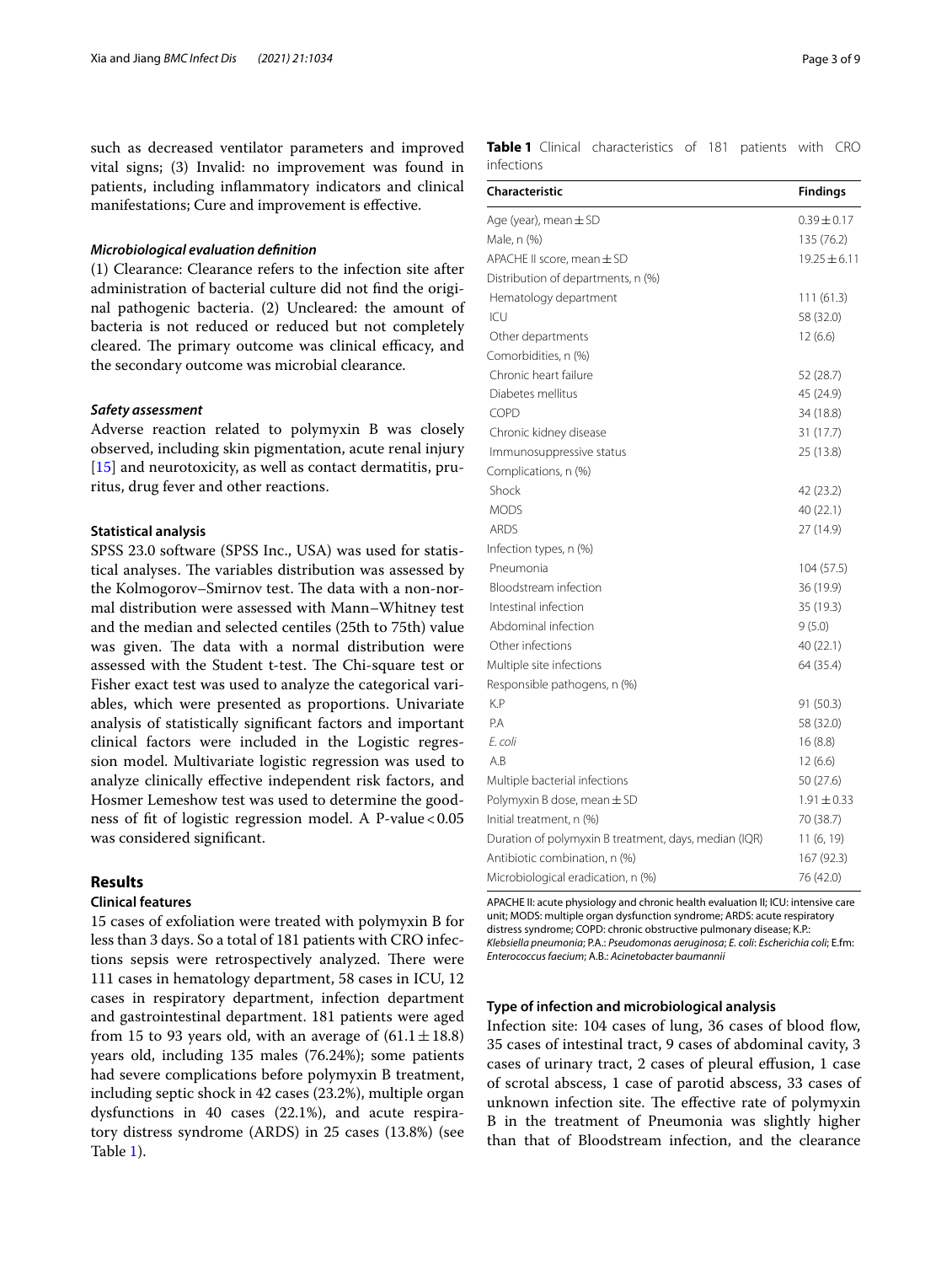rate was slightly lower than that of Bloodstream infection. The mortality of the two groups was similar, and the difference was not statistically significant  $(P > 0.05)$  (see Table [2](#page-3-0)).

#### **Clinical efficacy and prognosis evaluation**

181 patients were treated with polymyxin B, 90 cases were effective, the effective rate was 49.72%; 76 cases were cleared; the total clearance rate was 42.0%. 107 patients died within 28 days (including automatic discharge). The 28 day all-cause mortality was 59.1%. The clinical efective rate and bacterial clearance rate of the death group were signifcantly lower than those of the survival group ( $P < 0.05$ ), as shown in Table [2.](#page-3-0)

# **Efcacy evaluation according to the timing of polymyxin B treatment**

The clinical effective rate and bacterial clearance rate in the group of less than 24 h from the isolation of carbapenem resistant bacteria to polymyxin B use were signifcantly higher than those in the group of more than 24 h (see Table [2\)](#page-3-0).

# **Efcacy evaluation according to the duration of polymyxin B treatment**

The average duration of polymyxin B in 181 patients was  $11.27 \pm 7.60$  days, the effective group for  $14.6 \pm 8.18$  days, and the ineffective group for  $7.98 \pm 5.23$  days; compared with the 3–7 days group, the efective rate and bacterial clearance rate of the  $8-14$  days group and the  $>14$  day group were significantly higher (all  $P < 0.05$ ). There was no signifcant diference in the efective rate and bacterial clearance rate between the treatment group of >14 days and the treatment group of  $8-14$  days  $(P>0.05)$  (see Table [3](#page-4-0)).

## **Efcacy evaluation according to polymyxin B daily dosage**

Compared with the daily dose of polymyxin B 1.5 mg/kg/ day group, the efective rate and bacterial clearance rate of 2.0 mg/kg/day group and 2.5 mg/kg/day group were significantly increased (all  $P < 0.05$ ). The effective rate and clearance rate of 2.5 mg/kg/day group were higher than that of 2.0 mg/kg/day group, but the diference was not significant  $(P>0.05)$  (see Table [3](#page-4-0)).

# **Efcacy evaluation according to polymyxin B combined regimen**

The effective rate and clearance rate of polymyxin B combined with other antibiotics were higher than that of polymyxin B monotherapy, the diference was signifcant  $(P<0.05)$ ; the clearance rate of polymyxin B combined with tigecycline and fosfomycin was the highest, reaching 66.7%, which was signifcantly higher than other Polymyxin B combination ( $P < 0.05$ ). The effective rate of polymyxin  $B$  + tigecycline + fosfomycin group was 63.3%, but there was no signifcant diference with other groups  $(P > 0.05)$  (see Table [3\)](#page-4-0).

#### **Predictive factors of the clinical efficacy**

Univariate regression analysis showed that the predictive factors for the efficacy of polymyxin B in the treatment of G-bacteria were APACHEII score, the dose of polymyxin B, initial treatment, the duration of treatment of polymyxin B, the combination of polymyxin B with other antibiotics, and bacterial clearance. The above included multivariate regression analysis showed that the predictive factors for the efficacy of polymyxin B in the treatment of G-bacteria were APACHEII score, the duration of treatment of polymyxin B, the combination of polymyxin B with other antibiotics, and bacterial clearance (see Table [4\)](#page-5-0).

<span id="page-3-0"></span>**Table 2** Comparison of effective rate and clearance rate in different groups

| Group<br>n                                    |            | Effective rate (n (%)) | P-value | Clearance rate (n (%)) | P-value      |
|-----------------------------------------------|------------|------------------------|---------|------------------------|--------------|
| Infection types                               |            |                        |         |                        |              |
| Pneumonia                                     | 104 (44.2) | 46 (44.2%)             | 0.395   | 35 (33.7%)             | 0.387        |
| Bloodstream infection                         | 36(44.2)   | 13 (36.1%)             |         | 15 (41.7%)             |              |
| Prognosis                                     |            |                        |         |                        |              |
| Survival                                      | 74 (44.2)  | 71 (95.9%)             | < 0.001 | 56 (75.7%)             | $\leq 0.001$ |
| Death                                         | 107(44.2)  | 19 (17.8%)             |         | 20 (18.7%)             |              |
| Time from carbapenem resistance to PB use (h) |            |                        |         |                        |              |
| < 24                                          | 55 (44.2)  | 33 (60.0%)             | 0.008   | 30 (54.5%)             | 0.016        |
| >24                                           | 93 (44.2)  | 35 (37.6%)             |         | 32 (34.4%)             |              |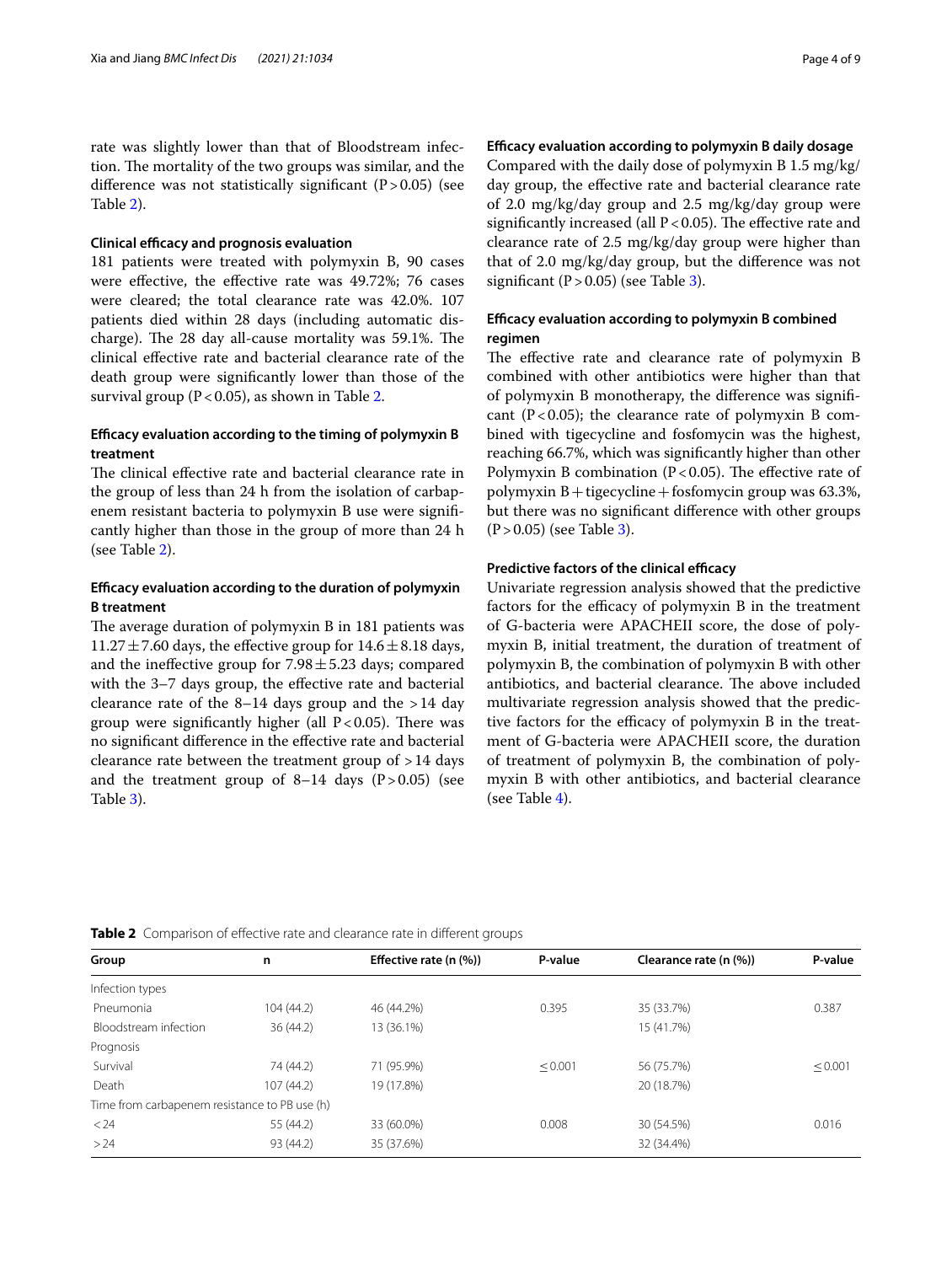<span id="page-4-0"></span>**Table 3** Efect of polymyxin B in diferent duration, dose and medication mod on curative efect

| Group                        | n   | Effective rate (n (%))  | Clearance rate (n (%))  |  |  |
|------------------------------|-----|-------------------------|-------------------------|--|--|
| Duration of treatment (days) |     |                         |                         |  |  |
| $3 - 7$                      | 71  | 16 (16.8%)              | 12 (16.9%)              |  |  |
| $8 - 14$                     | 57  | 35 (61.4%) <sup>a</sup> | 32 (56.1%) <sup>a</sup> |  |  |
| >14                          | 53  | 39 (73.5%) <sup>a</sup> | 32 (60.4%) <sup>a</sup> |  |  |
| Daily dose (mg/kg/day)       |     |                         |                         |  |  |
| 1.5                          | 70  | 19 (27.1%)              | 25 (35.7%)              |  |  |
| 2.0                          | 97  | 46 (47.4%) <sup>b</sup> | 53 (54.6%) <sup>b</sup> |  |  |
| 2.5                          | 14  | 10 (71.4%) <sup>b</sup> | 11 (78.6%) <sup>b</sup> |  |  |
| Medication mode              |     |                         |                         |  |  |
| Polymyxin B monotherapy      | 14  | 3 (28.57%)              | 2 (14.29%)              |  |  |
| Polymyxin B combination      | 167 | $87(52.1\%)^c$          | 74 (44.3%) <sup>c</sup> |  |  |
| Carbapenems                  | 39  | 20 (51.3%)              | 15 (38.5%) <sup>d</sup> |  |  |
| Tigecycline                  | 61  | 15 (48.4%)              | 12 (38.7%) <sup>d</sup> |  |  |
| Fosfomycin                   | 18  | 10 (55.6%)              | $9(50.0\%)^d$           |  |  |
| Tigecycline + fosfomycin     | 30  | 19 (63.3%)              | 20 (66.7%)              |  |  |
| Carbapenems + tigecycline    | 17  | 10 (58.8%)              | 8 (52.9%) <sup>d</sup>  |  |  |
| Other                        | 32  | 13 (41.9%)              | 10 $(31.3%)d$           |  |  |

In the group of treatment duration, compared with 3-7 days group, <sup>a</sup>P < 0.05

In the group of daily dose, compared with 1.5 mg/kg/days group, <sup>b</sup>P<0.05

In the group of medication mode, compared with polymyxin B monotherapy group, <mark>'P<0.05; compared with polymyxin+tigecycline+fosfomycin group, '</mark>P<0.05

#### **Safety assessment**

30 patients (16.57%) appeared skin pigmentation during medication, 13 patients in the treatment  $>14$  days group and 12 cases in the daily dose of 2.5 mg/kg/day group, mainly in the head, neck and limbs, pigmentation gradually subsided and returned to normal after polymyxin B withdrawal. Neurotoxic reaction in 3 cases (1.66%) manifesting as for fnger and toe numbness, and after drug withdrawal fnger sensory abnormalities disappeared. 17 cases (9.36%) of acute kidney injury were considered as polymyxin B nephrotoxicity when the infection was controlled but the renal function was still damaged. Renal function recovered in 4 cases (23.5%) after polymyxin B withdrawal. And no drug-induced allergic reaction, liver, blood and other adverse reactions were found during treatment with polymyxin B. Statistics of all patients with bacteriological susceptibility results, there were 3 cases polymyxin B resistance after the polymyxin B treatment duration  $>14$  days and 2 cases in the daily dose of 1.5 mg/kg/day group. And thus ceftazidime/avermectin were used instead to anti-infection. Other groups did not appear polymyxin B resistance.

# **Discussion**

In this study, Pneumonia was still the main infection, accounting for 57.5%, followed by Bloodstream infection. A total of 227 strains of pathogenic bacteria were detected. *Klebsiella pneumoniae* was the most isolated strain, followed by *Pseudomonas aeruginosa*, *Escherichia coli* and *Acinetobacter baumannii*, and the other two or three strains were infected simultaneously. Polymyxin B has the highest sensitivity, and the combination regimen based on polymyxin B is the preferred treatment for systemic or local infections caused by the above three bacteria [\[7](#page-7-6)]. Since the cationic cyclic peptide in the structure of polymyxin B can bind to the sulfate ion in the active center of endotoxin, resulting in the inactivation of endotoxin, which has the efect of antagonism against endotoxin. So polymyxin B has important value in the clinical treatment of endotoxin-induced sepsis [[16](#page-7-15), [17\]](#page-7-16).

The clinical data of 181 patients with sepsis treated with polymyxin B were retrospectively analyzed in our study. The clinical manifestations, laboratory tests and imaging fndings of 90 patients were signifcantly improved. The effective rate was 49.7%, and the bacterial clearance rate was 42.0% (76/181). By evaluating the efect of using time and efficacy of polymyxin B, it was found that the clinical efective rate and bacterial clearance rate were significantly higher than those of  $>24$  h when the time from separation of carbapenem-resistant bacteria to use polymyxin B was less than 24 h, indicating that the earlier the target anti-infection of polymyxin B is, the better the clinical efect is. It is necessary to strengthen the close connection between microbial laboratories and clinical departments, and to treat anti-infection according to microbiological results as soon as possible. The new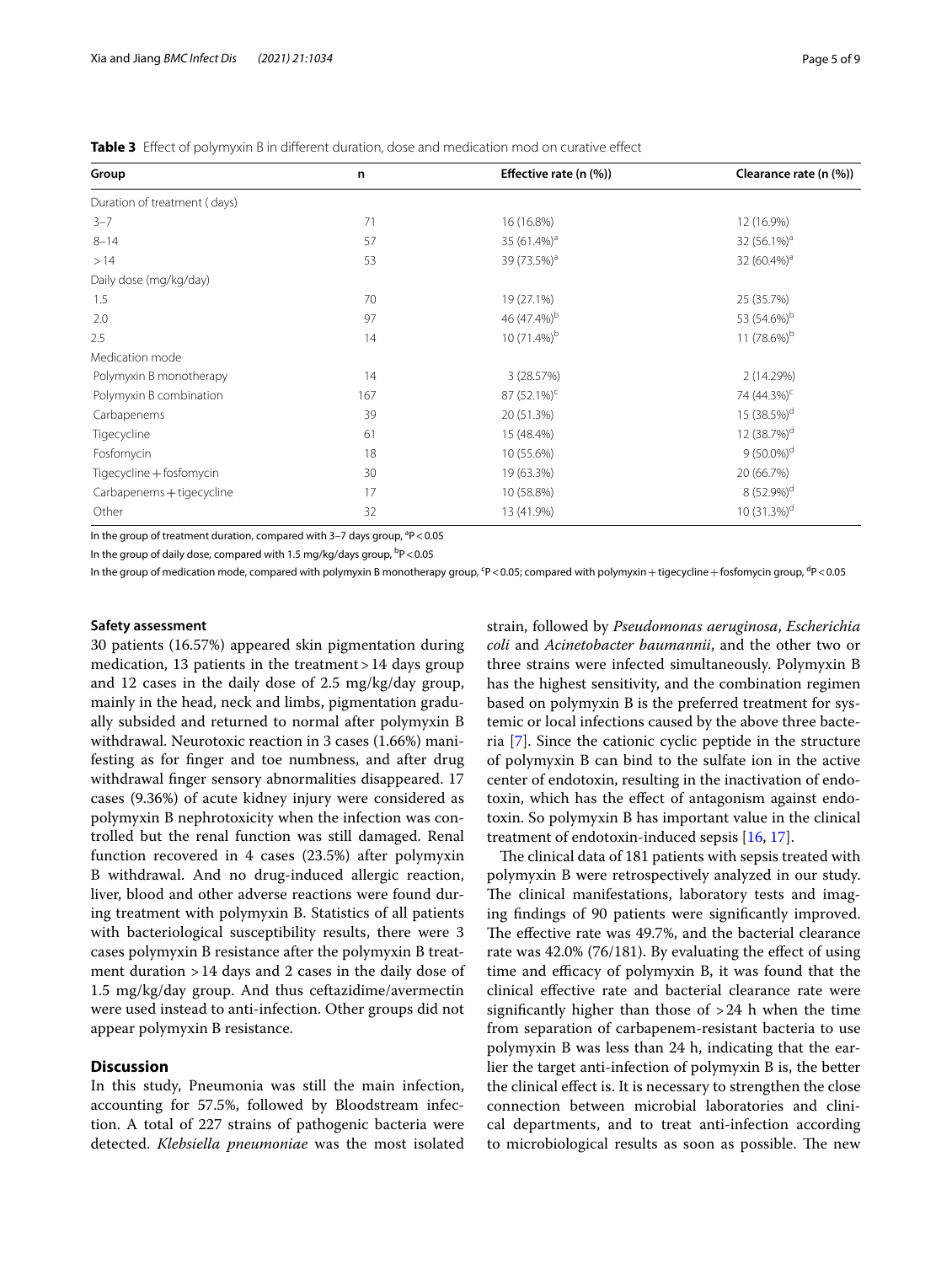| <b>Characteristic</b>                   | Univariate analysis                     |              | Multivariate analysis                   |              |  |  |
|-----------------------------------------|-----------------------------------------|--------------|-----------------------------------------|--------------|--|--|
|                                         | Odds ratio (95% confidence<br>interval) | P-value      | Odds ratio (95% confidence<br>interval) | P-value      |  |  |
| Age (years)                             | 1.006 (0.987, 1.026)                    | 0.547        |                                         |              |  |  |
| Male                                    | 1.111 (0.563, 2.193)                    | 0.761        |                                         |              |  |  |
| APACHE II score                         | 0.944(0.897, 0.993)                     | 0.027        | 0.880 (0.811 0.955)                     | 0.002        |  |  |
| Comorbidities                           |                                         |              |                                         |              |  |  |
| Chronic heart failure                   | 0.587(0.322, 1.067)                     | 0.081        |                                         |              |  |  |
| Diabetes mellitus                       | 0.975(0.542, 1.755)                     | 0.933        |                                         |              |  |  |
| COPD                                    | 0.761(0.390, 1.483)                     | 0.422        |                                         |              |  |  |
| Chronic kidney disease                  | 1.069 (0.574, 1.990)                    | 0.833        |                                         |              |  |  |
| Immunosuppressive status                | 1.017 (0.550, 1.879)                    | 0.957        |                                         |              |  |  |
| Infection types                         |                                         |              |                                         |              |  |  |
| Pneumonia                               | 0.595 (0.328, 1.078)                    | 0.087        |                                         |              |  |  |
| Bloodstream infection                   | 0.499(0.235, 1.061)                     | 0.071        |                                         |              |  |  |
| Multiple site infections                | 0.530(0.248, 1.131)                     | 0.101        |                                         |              |  |  |
| Responsible pathogens                   |                                         |              |                                         |              |  |  |
| K.P                                     | 0.893(0.498, 1.603)                     | 0.705        |                                         |              |  |  |
| P.A                                     | 0.508(0.258, 1.000)                     | 0.050        |                                         |              |  |  |
| E. coli                                 | 2.395 (0.797, 7.197)                    | 0.120        |                                         |              |  |  |
| A.B                                     | 0.236(0.049, 1.143)                     | 0.073        |                                         |              |  |  |
| Multiple bacterial infections           | 0.393(0.144, 1.073)                     | 0.068        |                                         |              |  |  |
| Polymyxin B dose                        | 2.367 (1.403, 3.991)                    | 0.001        | 1.376 (0.558, 3.394)                    | 0.488        |  |  |
| Initial treatment                       | 2.169 (1.177, 3.995)                    | 0.013        | 1.643 (0.662, 4.077)                    | 0.284        |  |  |
| Duration of polymyxin B treatment(days) | 1.168 (1.103, 1.236)                    | < 0.001      | 1.157 (1.077, 1.243)                    | $\leq 0.001$ |  |  |
| Antibiotic combination                  | 3.987 (1.074, 14.811)                   | 0.039        | 3.853 (0.627, 23.668)                   | 0.145        |  |  |
| Microbiological eradication             | 26.541 (11.510, 61.202)                 | $\leq 0.001$ | 21.345 (8.007, 56.901)                  | $\leq 0.001$ |  |  |

<span id="page-5-0"></span>

|  | Table 4 Univariate and multivariate analysis of factors associated with clinical cure in 181 patients with CRO infections |  |  |  |  |  |  |
|--|---------------------------------------------------------------------------------------------------------------------------|--|--|--|--|--|--|
|--|---------------------------------------------------------------------------------------------------------------------------|--|--|--|--|--|--|

A.B.: *Acinetobacter baumannii*; APACHE II: acute physiology and chronic health evaluation II; COPD: chronic obstructive pulmonary disease; *E. coli*: *Escherichia coli*; E.fm: *Enterococcus faecium*; K.P.: *Klebsiella pneumonia*; P.A.: *Pseudomonas aeruginosa*

prediction indexes and rapid diagnostic techniques can shorten the time for determining the use of polymyxin B, beneft those patients who really need to use polymyxin B as soon as possible, and limit those patients who do not have indications to be treated with polymyxin B  $[18–21]$  $[18–21]$  $[18–21]$  $[18–21]$ . The guidelines for sepsis also show  $[11]$  $[11]$  $[11]$  that once the diagnosis of sepsis and etiological examination are made clear in clinic, anti-infection treatment should be carried out as soon as possible, and the antibiotic regimen should be adjusted early according to the results of bacterial susceptibility. If delayed treatment, even if the drug selection is appropriate, it can still lead to increased mortality and prolonged hospitalization. For the duration of polymyxin B treatment, compared with the 3–7 days treatment group, the efective rate and bacterial clearance rate of the 8–14 days treatment group and the >14 days treatment group were signifcantly increased  $(P<0.05)$ , but there was no significant difference between the latter two groups  $(P>0.05)$ , but the adverse reactions of the >14 days treatment group were more, and 3 patients were resistant to polymyxin B, indicating that

the duration of polymyxin B is sufficient, but the longer the duration of treatment is not the better, the longer the duration of treatment is, the more likely to induce bacterial resistance to polymyxin B, and produce more adverse reactions.

Polymyxin B is a concentration-dependent antibiotic. According to its PK/PD target value, the consensus of the international guidelines for polymyxin B in 2019 [\[5](#page-7-4)] recommends that the steady-state AUCs of polymyxin B reach 50–100 (mg h)/L at 24 h, which is equivalent to the steady-state average blood concentration of Css, and reach 2–4 mg/L at 24 h. In the daily dose comparison of polymyxin B, the efective rate and bacterial clearance rate of daily dose 2 mg/kg/day group and 2.5 mg/kg/day group were signifcantly higher than those of daily dose 1.5  $mg/kg/day$  group (P<0.05), and there was no obvious difference between the first two groups  $(P > 0.05)$ . However, the adverse reactions of daily dose 2.5 mg/ kg/day group increased, and the daily dose 1.5 mg/kg/ day group led to 2 patients with polymyxin B resistance, indicating that the dose of polymyxin B is sufficient, but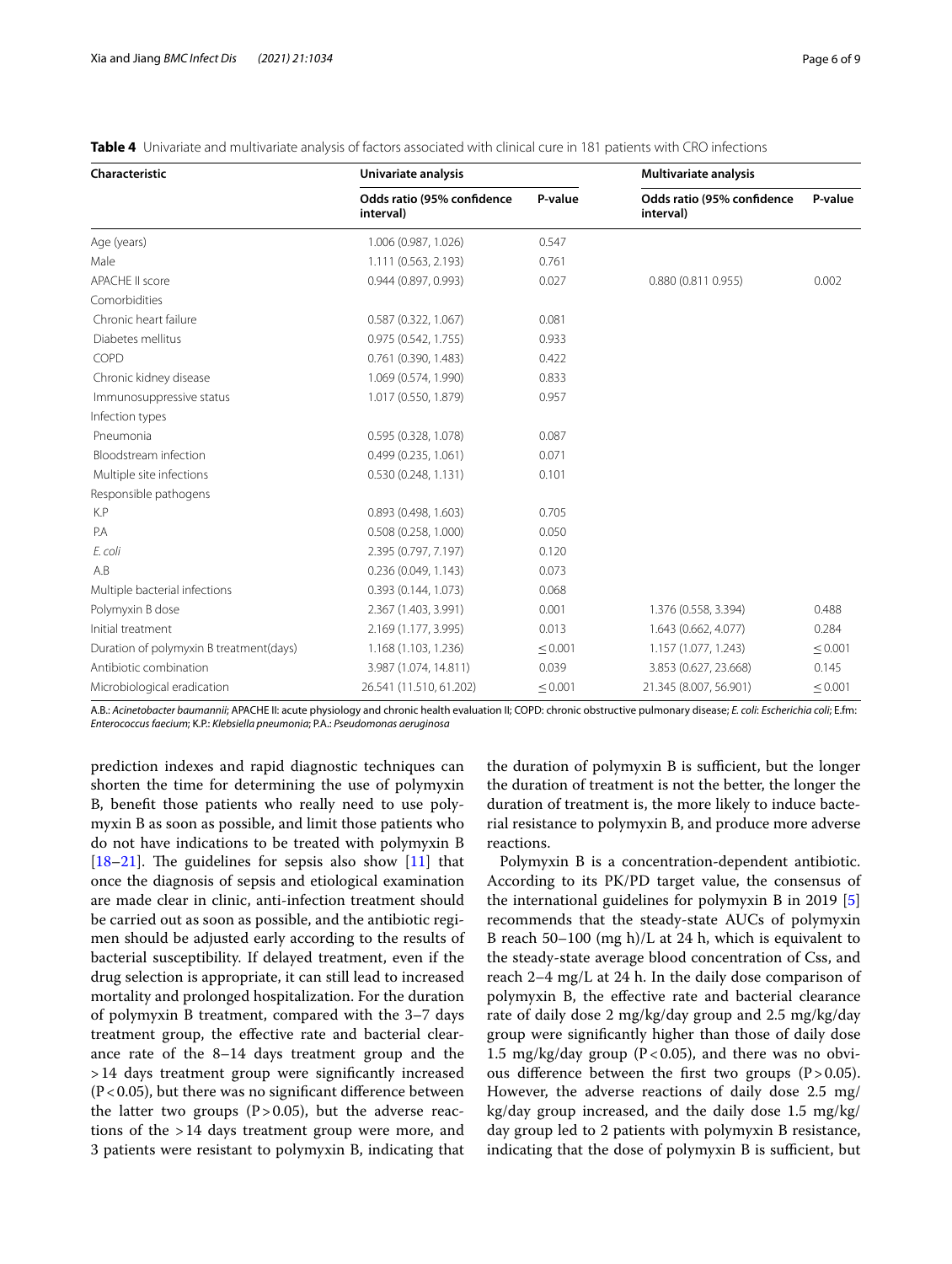the dose is not the greater the better. It needs to be calculated according to the patient's weight. Low dose can induce bacterial resistance to polymyxin B, resulting in poor therapeutic efect. High dose is prone to produce more adverse reactions, such as skin pigmentation. Polymyxin B is mainly eliminated through non-renal pathway, so it doses not need to adjust the dose according to renal function. However, in patients with cystic fbrosis, PPK model found that the clearance of polymyxin B was related to CrCl, and patients with renal dysfunction need to increase the dose of polymyxin B [[22\]](#page-7-19). Studies have shown that polymyxin B dose  $\geq$  200 mg/day can reduce 30 days mortality in patients with multidrug-resistant bacteria infection receiving renal replacement therapy [[23\]](#page-7-20). But in general the daily total dose of polymyxin B should not exceed 200 mg/day to reduce adverse reactions and improve patient compliance [[5\]](#page-7-4), and our study also confrmed it. Studies have shown that the factors of treatment failure in severe patients with multidrug-resistant *Acinetobacter baumannii* (MDR-AB) bacteremia or pneumonia are small dose of polymyxin B (15,000 U/ (kg day)), short duration of treatment, and not combined with sulbactam, which is consistent with the results of this study [[24](#page-7-21)].

Considering the heterogeneous resistance of polymyxin B, it should be combined with other antibiotics to resist infection [\[25](#page-7-22)]. Clinical studies have suggested that in patients with KPC-producing *Klebsiella pneumoniae* bloodstream infection, polymyxin B combined with amikacin [[26\]](#page-8-0) can reduce mortality compared with polymyxin B monotherapy. This study also demonstrated that the efective rate and clearance rate of polymyxin B combined with other antibiotics were higher than those of polymyxin B monotherapy ( $P < 0.05$ ). The combination regimen of polymyxin  $B+$ tigecycline + fosfomycin has the highest clearance rate and effective rate. There are many combinations of polymyxin B in clinical practice. If the clinical efect of a combination regimen is not good, it can be adjusted to polymyxin B combined with tigecycline and fosfomycin.

APACHE II score is an independent risk factor afecting the mortality of sepsis. The high score indicates that the more severe the patient is and the higher the mortality is [\[12](#page-7-11)]. Logistics multivariate regression analysis demonstrated that the efective predictive factors of polymyxin B in the treatment of CRO were APACHEII score, the duration of treatment of polymyxin B, the combination of polymyxin B and other antibiotics, and bacterial clearance. It showed that polymyxin B combinated with other antibiotics based on the appropriate duration of treatment could achieve the maximum bacterial clearance rate, reduce the APACHEII score and further decrease the mortality. After the withdrawal of polymyxin B, the skin pigmentation and neurotoxicity gradually subsided and returned to normal. Polymyxin B has low nephrotoxicity (9.36%) in this study and 23.6% acute kidney injury recovered after polymyxin B withdrawal, indicating that reasonable application of polymyxin B could achieve better clinical efficacy and microbiological reactions, and had less adverse reactions. However, unreasonable use would increase the resistance of bacteria and the occurrence of adverse reactions. According to the data of China Drug Resistance Surveillance Network in 2019, the resistance rates of *Acinetobacter baumannii* and *Pseudomonas aeruginosa* to polymyxin B were 2% and 1.3%, respectively, which were higher than those in 2018  $[4]$  $[4]$ . With the excessive use of polymyxin B, the KPC-producing *Klebsiella pneumoniae* resistant to polymyxin B has been reported worldwide [[27\]](#page-8-1). *Escherichia coli* also has resistance to polymyxin B [\[25](#page-7-22)], and there are Ceftazidime avibatan resistant bacteria  $[28]$  $[28]$ . The new antibacterial drugs have not been widely used in clinic, which should be paid attention to and require us to use polymyxin B rationally.

This study has some limitations. First, it is a single center retrospective analysis. Second, we did not monitor the plasma and tissue concentrations of polymyxin B and the lack of diferent doses of PK/PD data analysis. In order to better evaluate the efficacy of drugs, it is necessary to monitor the blood concentration of polymyxin B, and design prospective, multicenter, randomized controlled studies.

In conclusion, the rational use of polymyxin B is very important. Early, combined and optimal dosage and duration of treatment can achieve better clinical efficacy and microbial reactions, reduce adverse reactions and decrease the resistance to polymyxin B. We should also do a good job in the prevention and control of nosocomial infection, prevent the spread of drugresistant bacteria between hospitals and regions, and cherish polymyxin B as a "life-saving drug" to avoid no drug available.

#### **Abbreviations**

CRO: Carbapenem-resistant gram-negative organisms; CRE: Carbapenemresistant Enterobacteriaceae; CRAB: Carbapenem-resistant *Acinetobacter baumannii*; CRPA: Carbapenem-resistant *Pseudomonas aeruginosa*; EUCAST: The European Commission for antimicrobial susceptibility testing; MIC: The Minimum inhibitory concentration of antibiotics; APACHE II: Acute physiology and chronic health evaluation II; ICU: Intensive care unit; MODS: Multiple organ dysfunction syndrome; ARDS: Acute respiratory distress syndrome; COPD: Chronic obstructive pulmonary disease; K.P.: *Klebsiella pneumonia*; P.A.: *Pseudomonas aeruginosa*; *E. coli*: *Escherichia coli*; E.fm: *Enterococcus faecium*; A.B.: *Acinetobacter baumannii*; MDR-AB: Multidrug-resistant *Acinetobacter baumannii*; KPC: Carbapenemase produced in *Klebsiella pneumoniae*; PK/PD: Pharmacokinetic/pharmacodynamics; CrCl: Creatinine clearance rate; Css: Mean steady state plasma concentration.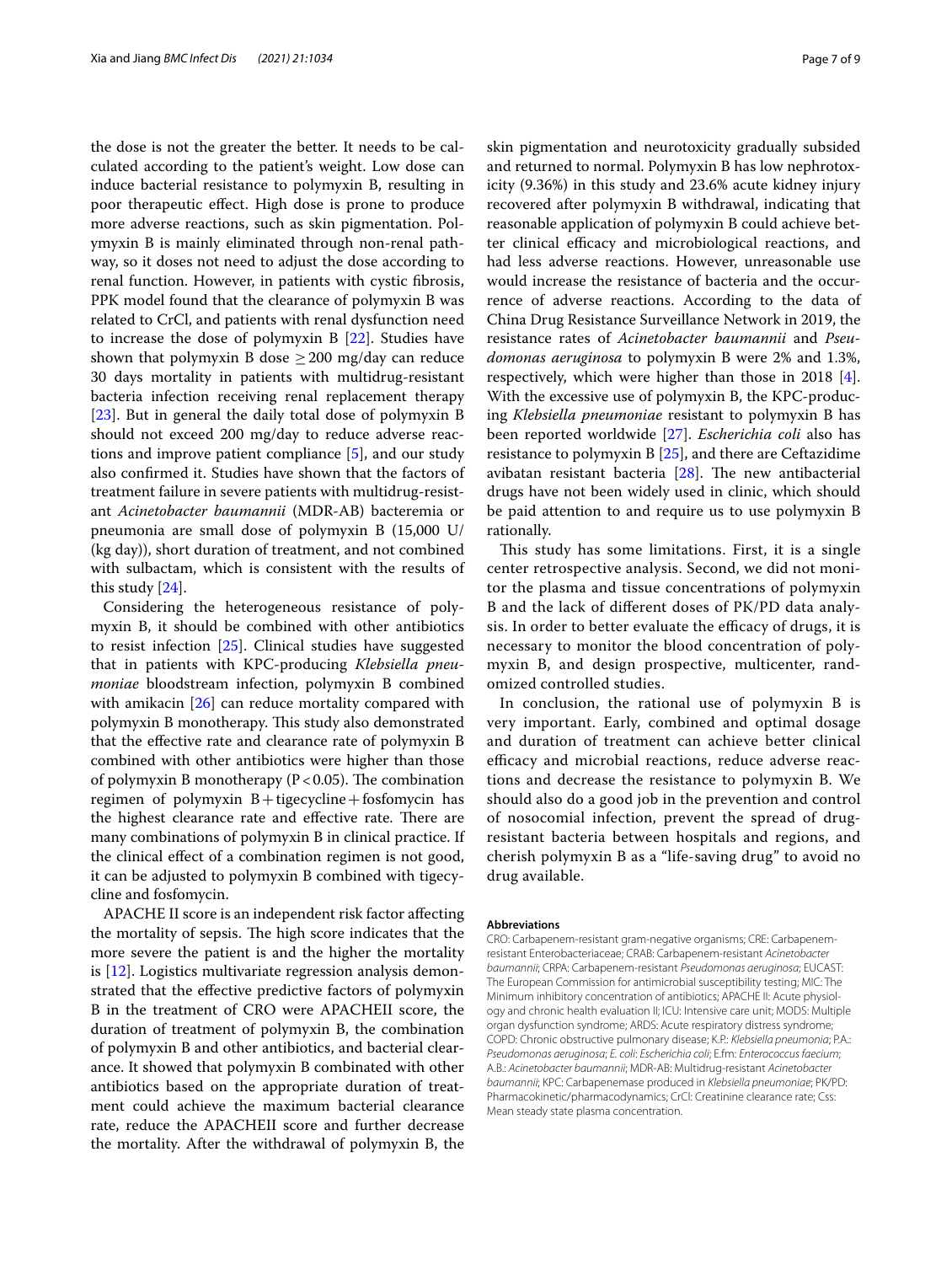#### **Acknowledgements**

The authors acknowledge all participants of the First Afliated Hospital of Zhejiang Chinese Medicine University in the study. Thanks to Dr. Cao for microbiological results and Ms Li for contribution in statistical analysis. The authors also thank the reviewers for valuable suggestions and comments.

#### **Authors' contributions**

GLX devised the analytic strategy, performed the analysis, contributed to interpretation of results, and drafted the manuscript; RLJ devised the conceptual framework, assisted with results interpretation, and provided critical revisions to the manuscript. All authors reviewed the manuscript. All authors read and approved the fnal manuscript.

#### **Funding**

This work was supported by the Science and technology project of Zhejiang Health Committee (2020KY663) and the National Natural Science Foundation of China (81774070).

#### **Availability of data and materials**

The raw dataset is not available publically due to China privacy regulations. Applicants for any data must be prepared to conform to China privacy regulations.

#### **Declarations**

# **Ethics approval and consent to participate**

Our study was approved by the medical ethics committee of the First Afliated Hospital of Zhejiang Chinese Medicine University that waived the need for informed consent, due to its retrospective design. We confrm that all methods were carried out in accordance with relevant guidelines and regulations.

#### **Consent for publication**

Consent for publication was obtained from the participants.

#### **Competing interests**

The authors declare no competing interests.

#### **Author details**

<sup>1</sup> Department of Intensive Care Unit, The First Affiliated Hospital of Zhejiang Chinese Medical University (Zhejiang Provincial Hospital of Traditional Chinese Medicine), Hangzhou, China. <sup>2</sup> Department of Intensive Care Unit, The First Afliated Hospital of Zhejiang Chinese Medical University (Zhejiang Provincial Hospital of Traditional Chinese Medicine), NO. 54 Youdian Road, Hangzhou 310006, China.

# Received: 15 April 2021 Accepted: 21 September 2021

#### **References**

- <span id="page-7-0"></span>Livermore DM, Nicolau DP, Hopkins KL, et al. Carbapenem-resistant enterobacterales, carbapenem resistant organisms, carbapenemase-producing enterobacterales, and carbapenemase-producing organisms: terminology past its "Sell-By Date" in an era of new antibiotics and regional carbapenemase epidemiology. Clin Infect Dis. 2020;71(7):1776–82.
- <span id="page-7-1"></span>2. Fritzenwanker M, Imirzalioglu C, Herold S. Treatment options for carbapenem-resistant gram-negative infections. Dtsch Arztebl Int. 2018;115(20–21):345–52.
- <span id="page-7-2"></span>3. Li J, Beuerman R, Verma CS. Mechanism of polyamine induced colistin resistance through electrostatic networks on bacterial outer membranes. Biochim Biophys Acta Biomembr. 2020;1862(9):183297. [https://doi.org/](https://doi.org/10.1016/j.bbamem.2020.183297) [10.1016/j.bbamem.2020.183297](https://doi.org/10.1016/j.bbamem.2020.183297).
- <span id="page-7-3"></span>4. Rigatto MH, Falci DR, Zavascki AP. Clinical use of polymyxin B. Adv Exp Med Biol. 2019;1145:197–218. [https://doi.org/10.1007/978-3-030-16373-](https://doi.org/10.1007/978-3-030-16373-0_14) [0\\_14](https://doi.org/10.1007/978-3-030-16373-0_14).
- <span id="page-7-4"></span>5. Chinese Research Hospital Association of Critical Care Medicine, Chinese Research Hospital Association of Evidence base and Translational Infectious Diseases. Chinese expert consensus on polymyxins in the clinical

practice. Chin Crit Care Med. 2019;31(10):1194–8. [https://doi.org/10.3760/](https://doi.org/10.3760/cma.j.issn.2095-4352.2019.10.003) [cma.j.issn.2095-4352.2019.10.003.](https://doi.org/10.3760/cma.j.issn.2095-4352.2019.10.003)

- <span id="page-7-5"></span>6. Tsuji BT, Pogue JM, Zavascki AP, et al. International Consensus Guidelines for the Optimal Use of the Polymyxins: Endorsed by the American College of Clinical Pharmacy (ACCP), European Society of Clinical Microbiology and Infectious Diseases (ESCMID), Infectious Diseases Society of America (IDSA), International Society for Anti-infective Pharmacology (ISAP), Society of Critical Care Medicine (SCCM), and Society of Infectious Diseases Pharmacists (SIDP). Pharmacotherapy. 2019;39:10–39.
- <span id="page-7-6"></span>7. Singer M, Deutschman CS, Seymour CW, et al. The third international consensus defnitions for sepsis and septic shock (Sepsis-3). JAMA. 2016;315(8):801–10. [https://doi.org/10.1001/jama.2016.0287.](https://doi.org/10.1001/jama.2016.0287)
- <span id="page-7-7"></span>Rudd KE, Johnson SC, Agesa KM, et al. Global, regional, and national sepsis incidence and mortality, 1990–2017: analysis for the Global Burden of Disease Study. Lancet. 2020;395(10219):200–11. [https://doi.org/10.1016/](https://doi.org/10.1016/S0140-6736(19)32989-7) [S0140-6736\(19\)32989-7](https://doi.org/10.1016/S0140-6736(19)32989-7).
- <span id="page-7-8"></span>9. Xie J, Wang H, Kang Y, CHinese Epidemiological Study of Sepsis(CHESS) Study Investigators, et al. The epidemiology of sepsis in Chinese ICUs: a national cross-sectional survey. Crit Care Med. 2020;48(3):e209–18.
- <span id="page-7-9"></span>10. Bassetti M, Peghin M, Pecori D. The management of multidrug-resistant Enterobacteriacae. Curr Opin Infect Dis. 2016;29(6):583–94. [https://doi.](https://doi.org/10.1097/QCO.0000000000000314) [org/10.1097/QCO.0000000000000314](https://doi.org/10.1097/QCO.0000000000000314).
- <span id="page-7-10"></span>11. Hu F, Guo Y, Zhu DM, et al. Antimicrobial resistance profle of clinical isolates in hospitals across China: report from the CHINET Surveillance Program, 2019. Chin J Infect Chemother. 2018;18(3):241–51. [https://doi.](https://doi.org/10.16718/j.1009-7708.2018.03.001) [org/10.16718/j.1009-7708.2018.03.001](https://doi.org/10.16718/j.1009-7708.2018.03.001).
- <span id="page-7-11"></span>12. Nordmann P, Poirel L. Epidemiology and diagnostics of carbapenem resistance in gram-negative bacteria. Clin Infect Dis. 2019;69(Suppl 7):S521–8.
- <span id="page-7-12"></span>13. Liu YY, Wang Y, Walsh TR, et al. Emergence of plasmid-mediated colistin resistance mechanism MCR-1 in animals and human beings in China: a microbiological and molecular biological study. Lancet Infect Dis. 2016;16:161–8.
- <span id="page-7-13"></span>14. Iwashyna TJ, Ely EW, Smith DM, et al. Long-term cognitive impairment and functional disability among survivors of severe sepsis. JAMA. 2010;304(16):1787–94. <https://doi.org/10.1001/jama.2010.1553>.
- <span id="page-7-14"></span>15. Thomas ME, Blaine C, Dawnay A, Devonald MA, Ftouh S, Laing C, Latchem S, Lewington A, Milford DV, Ostermann M. The defnition of acute kidney injury and its use in practice. Kidney Int. 2015;87(1):62–73. [https://doi.org/](https://doi.org/10.1038/ki.2014.328) [10.1038/ki.2014.328](https://doi.org/10.1038/ki.2014.328) (**Epub 2014 Oct 15**).
- <span id="page-7-15"></span>16. Yuan Y, Yang Y. Polymyxin B and E: how to choose. Chin J Infect Control. 2017;16(7):677–82. <https://doi.org/10.3969/j.issn.1671-9638.2017.07.022>.
- <span id="page-7-16"></span>17. Madhumanchi S, Suedee R, Nakpheng T, Tinpun K, Temboot P, Srichana T. Binding interactions of bacterial lipopolysaccharides to polymyxin B in an amphiphilic carrier "sodium deoxycholate sulfate." Colloids Surf B Biointerfaces. 2019;182:110374. [https://doi.org/10.1016/j.colsurfb.2019.](https://doi.org/10.1016/j.colsurfb.2019.110374) [110374](https://doi.org/10.1016/j.colsurfb.2019.110374) (**Epub 2019 Jul 17**).
- <span id="page-7-17"></span>18. Berneking L, Both A, Berinson B, et al. Performance of the BD Phoenix CPO detect assay for detection and classifcation of carbapenemase-producing organisms. Eur J Clin Microbiol Infect Dis. 2020. [https://doi.org/10.](https://doi.org/10.1007/s10096-020-04094-1) [1007/s10096-020-04094-1.](https://doi.org/10.1007/s10096-020-04094-1)
- 19. Clinical and Laboratory Standards Institute. Performance standards for antimicrobial susceptibility testing. 30th ed. Wayne: Clinical and Laboratory Standards Institute; 2020. p. 38–48.
- 20. The European Committee on Antimicrobial Susceptibility Testing. Breakpoint tables for interpretation of MICs and zone diameters. Version 10.0, 2020 [EB/OL]. [http://www.eucast.org.](http://www.eucast.org)
- <span id="page-7-18"></span>21. Pogue JM, Jones RN, Bradley JS, et al. Polymyxin susceptibility testing and interpretive breakpoints: recommendations from the United States Committee on Antimicrobial Susceptibility Testing (USCAST). Antimicrob Agents Chemother. 2020;64:e01495-e1519.
- <span id="page-7-19"></span>22. Avedissian S, Miglis C, Kubin CJ, et al. Polymyxin B pharmacokinetics in adult cystic fbrosis patients. Pharmacotherapy. 2018;38:730–8.
- <span id="page-7-20"></span>23. Rigatto MH, Falci DR, Lopes NT, et al. Clinical features and mortality of patients on renal replacement therapy receiving polymyxin B. Int J Antimicrob Agents. 2016;47:146–50.
- <span id="page-7-21"></span>24. Ismail B, Shafei MN, Harun A, et al. Predictors of polymyxin B treatment failure in Gram-negative healthcare-associated infections among critically ill patients. J Microbiol Immunol. 2018;51:763–9.
- <span id="page-7-22"></span>25. Huang L, Feng Y, Zong Z. Heterogeneous resistance to colistin in Enterobacter cloacae complex due to a new small transmembrane protein. J